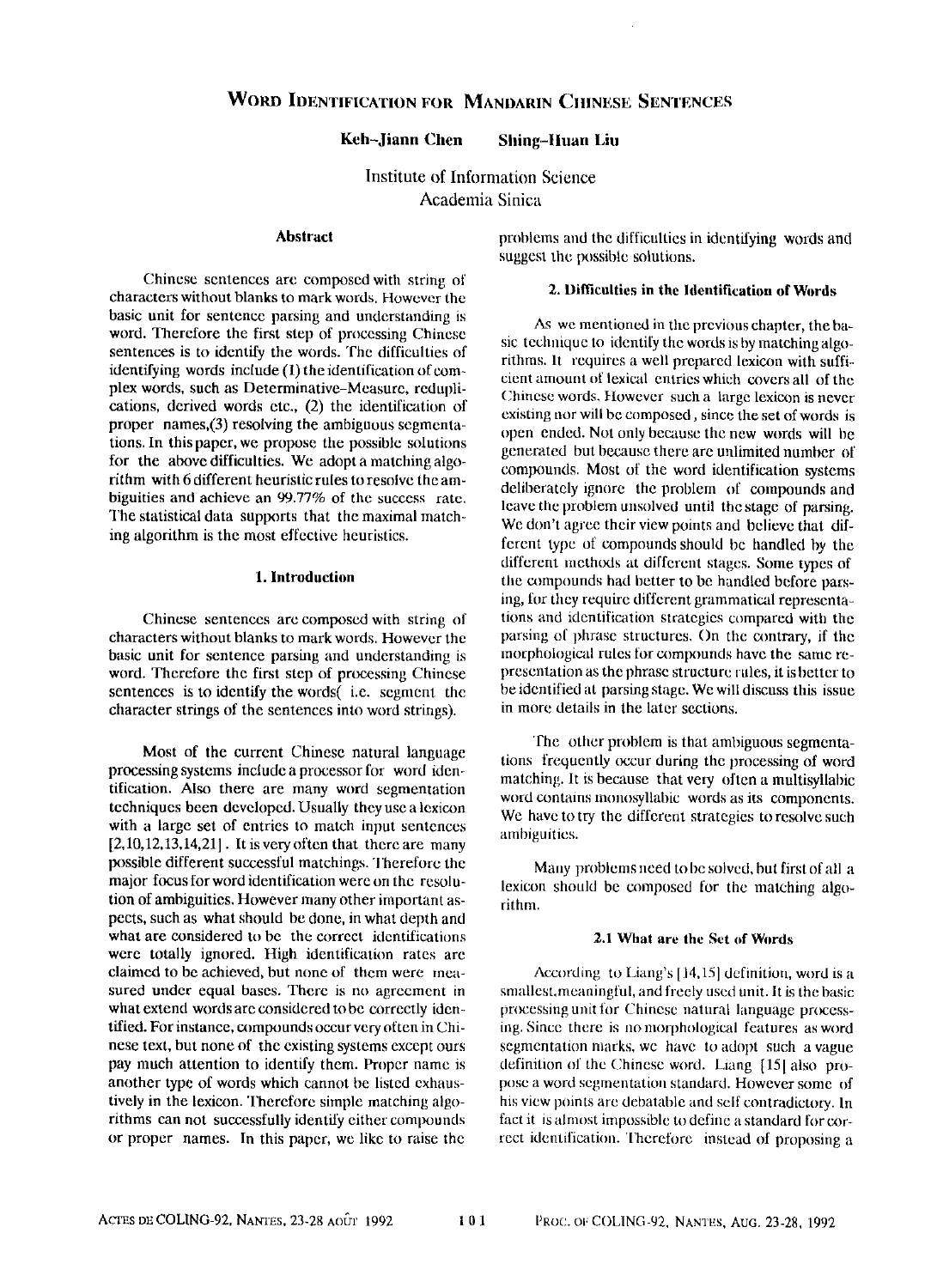standard, we propose a criterion which should be followed by a good word segmentation algorithm. It is that a good segmentation algorithm should be able to produce a result which is suitable and sufficient for the purpose of later processing, such as parsing and understanding.

The set of words is open ended. Therefore the existing lexicons contain lexical entries which vary from 40 to 120 thousands. A large lexicon usually includes many compounds as well as many proper names, for it is hard to distinguish a word and a compound. For systems with a small lexicon, they might not perform worse than systems with a large lexicon, if they incorporate algorithms to identify compounds and proper names. However on the other hand there is no harm to have a large lexicon, once there is a way of handling the ambiguities, since statistically a large lexicon has the better chance to match words as well as producing ambiguous segmentations. Therefore we have the follow principle to collect the word set for the purpose of word segmentation.

Principle for composing a lexicon:

The lexicon should contain as many as possible words. If there is a doubt whether a string of characters is a word or a compound, you can just collect it as an entry.

Currently we have a lexicon of around 90 thousands entries, and keep updating for new words. A lexicon with such a size of course would still leave out many compounds and proper names. We use this lexicon to match the Chinese text, the result of the algorithm is a sequence of words defined in the lexicon. (1) is an instance of result.

(1) a. jieshuoyuan Jau Shian-Ting yindau tamen interpreter Jau Shian-Ting guide them 'q'he interpreter Shian-Ting Jau guided

them."

b. jieshuo-yuan-Jau-Shian-Ting-yindau-tamen

However we can see that some of the compounds and proper names are not identified as shown in (1lb. They were segmented into words or characters. Therefore at later stage those pieces of segments should be regrouped into compounds and proper names. We will discuss the issue at next two sections.

## 2.2 Compounds

1here are many different type of compounds in Chinese and should be handled differently [3, 6, 7, 11, 17, 191.

a. determinative-measure compounds (DM)

A determinative-measure compound is composed of one or more determinatives, together with an optional measure.

(2) je san ben this three CL "these three"

It is used to determine the reference or the quantity of the noun phrase that  $\infty$ -occurs with it. Despite the fact that both categories of determinatives and measures are closed, the comhinations of them are not. However the set of DMs is a regular language which can be expressed by regular expressions and reCOgnized by finite automata [19]. Mo [19] also point out that the structure of I)Ms are exocentric. They are hardly similar to other phrase structures which are endocentric and context-free and can bc analyzed by head driven parsing strategies. Therefore we suggest that the identification of DMs should be done in parallel with the identification of common words. There are 76 rules for DMs which covers ahnost all of the DMs [19]. For word identification, those rules function as a supplement for the lexicon, which works as ff the lexicon contains all of the DMs. We will show the test result in the section 3.3.

## b. Reduplications

In Chinese many verhs can be reduplicated to denote an additional meaning of trying the actions gently and relaxedly(3)[7].

(3) tiau tiau wu jump jump dance "dance a little"

This kind of morphological construction will not change the argument structure of the verbs, but do change their syntactic behavior. For instance, the reduplications can not cooccur with the adjuncts of postverbal location, aspect marker, duration, and quantifier [17]. In [17], they derived 12 different reduplication rules which cover the reduplication construction of verbs. In addition, there are 3 rules for the reduplication of DMs and 5 rules for A-not-A questions formation.

The identification of the reduplication construction should be done after the words have been identified, since it is better to sec the words and then check whether part of the words has been reduplicated. It is a kind of context dependent process, so a separated process other than the process for DMs or Phrase structures, should be incorporated.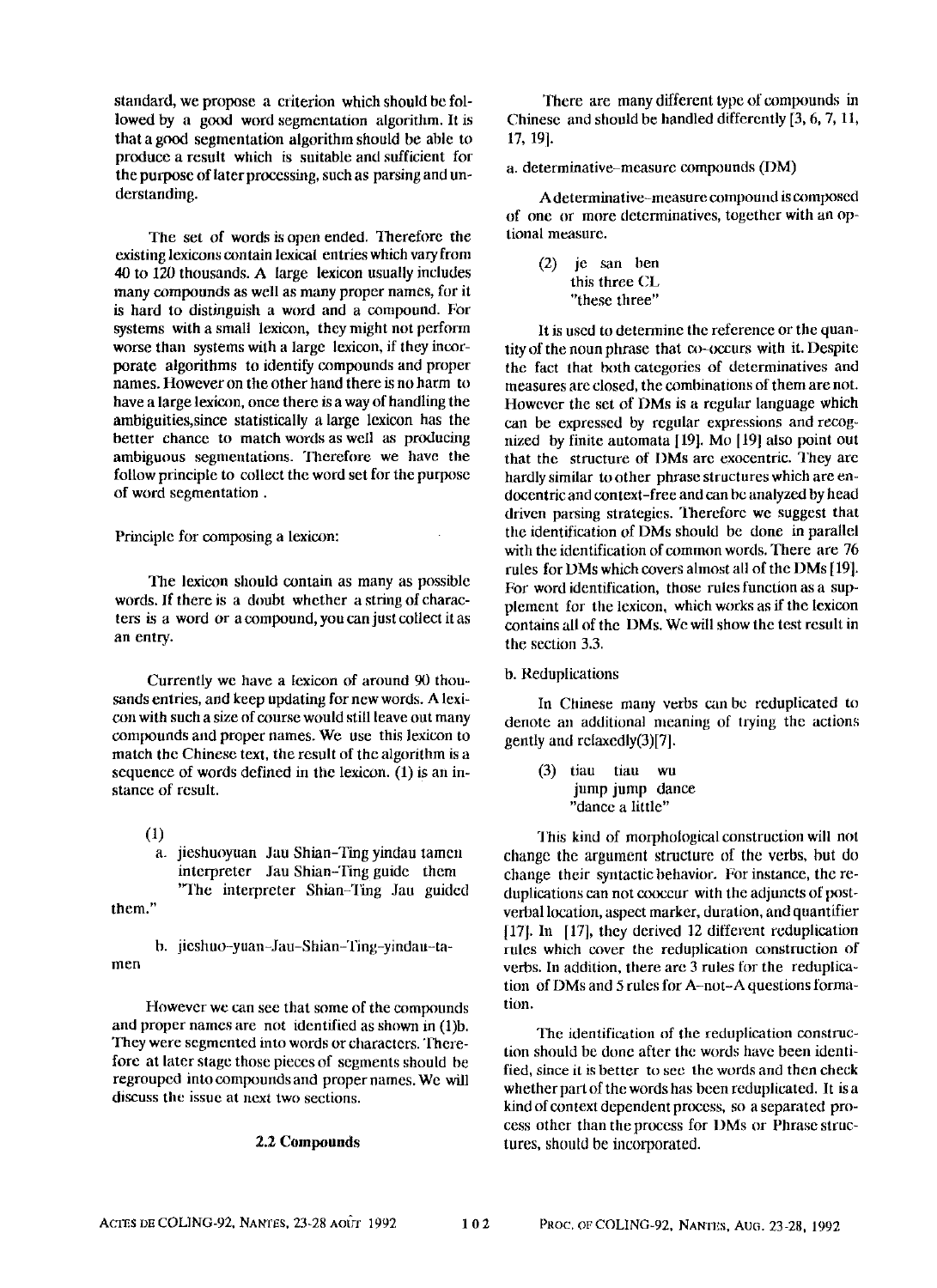## c. A-not-A construction

A-not-A constructions are commonly used in Chinese to form a question [3,7]. As we mentioned before, for A-not-A construction, there are 5 different rules for reduplicating part of the verbs and coverbs [17].

**(4)** fang-bu- fangshin put not stop-worry "stop worrying or not"

A-not-A construction is a kind of reduplication constrution. Therefore the technique for the idemification of reduplication is also applicable for the identification of the A-not-A construction.

# d. Derived Words

A derived word is a compound which composed with a word of stem and a prefix or a suffix [11]. Derivative affixes are very productive in Mandarin Chinese.

(5) difang-shing place quality "localityr"

Those affixes usually are bound morphemes. In [11], we collect a sct of most frcqucntly occurred affixes and study their morphological behaviors. We found that there are syntactic and semantic restrictions between modifiers and heads. Such a morphological patterns can be represented in terms of Informationbased Case Grammar[5], which is also the grammatical formalism adopted for representing Chinese phrase structures in our parsing system[5,ll]. Following is an example of representation.

**(6)** shing Semantic:meaning: equivalent of "-NESS", "-ITY", for expressing abstract notation Syntactic: category: Nad feature: bound:  $I + N, -V$ 

constraints: MR: {Vh1, V[ + transitive  $|, N \rangle <$  < \*

Since the grammatical representation of derived words is the same as the representation of phrase structures, we suggest that the identification of the derived words are better to be done at the parsing stage. Furthermore, the boundaries of the derived words are syntactically ambiguous. They can not be identified without checking the contextual information.

#### 2.3 Proper Names

Proper names occur very frequently in all kinds of articles. The identification of proper names become one of the most difficult problems in Chinese natural language processing, since we can not exhaustly list all

of the proper name in the lexicon. Also there is no morphologieal nor punctuation makers to denote a proper name. Besides that a proper name may contain a suhstring of common words. It makes the identification of the proper names even harder. The only clue might be usetul in identifying proper names is the occurrences of bound morphemes. Usually each Chinese character is a meaningful unit. Some of them can be used freely as a word. Some are not; they have to be combined with other characters to form a word. Such characters can not be used freely as words, are named bound morphemes. If bound morphemes occur after word matching process, it means that there are derived words or proper names occurred iu the text and have not been identified. The semantic classification of morphemes can be utilized to identify the different type of proper names. For instance, in [1], the set of surnames were used as a clue to identify people's names and titles. There is no general solutions so far to handle the different types of proper names. The only suggestion is that mark the proper names before identification process or treat the unknown strings as proper names.

## **2.4 Ambiguities**

For Chinese character strings, they might have many different well formed segmentations, but usually there is only one grammatically and semantically sound segmentation for each sentence (7).

(7) yijing jeuglichu jiegno aheady arrangc~out result 'q'he result has come out." yijiug-[jengli-ehu]-jiegno yijing-fjeng-lichu) -jieguo

Therefore many algorithms were proposed and heuristic or statistical preference rules were adopted for resolving ambiguities. However none of those rules has been thoroughly tested and provided their success rates, ht the next section, we will state our algorithm as well as the heuristic rules and also provides the experimerit results in section 3.2 to show the success rate of each individual rule.

## 3. Word Identification Algorithm

According to the discussion of the chapter 2, the picture of the word identification algorithm should be clearly as follows. **(u)** 

In fact not all of the above processes were thoroughly studies, but more ov less some of them were studied and have successful results [2, 8, 12, 13, 14, 16, 19, 20, 21]. Our word identification system adopt the above sequence of algorithms, but we defer the second last process of finding derived words until parsing stage and the last process of finding proper names is tempo-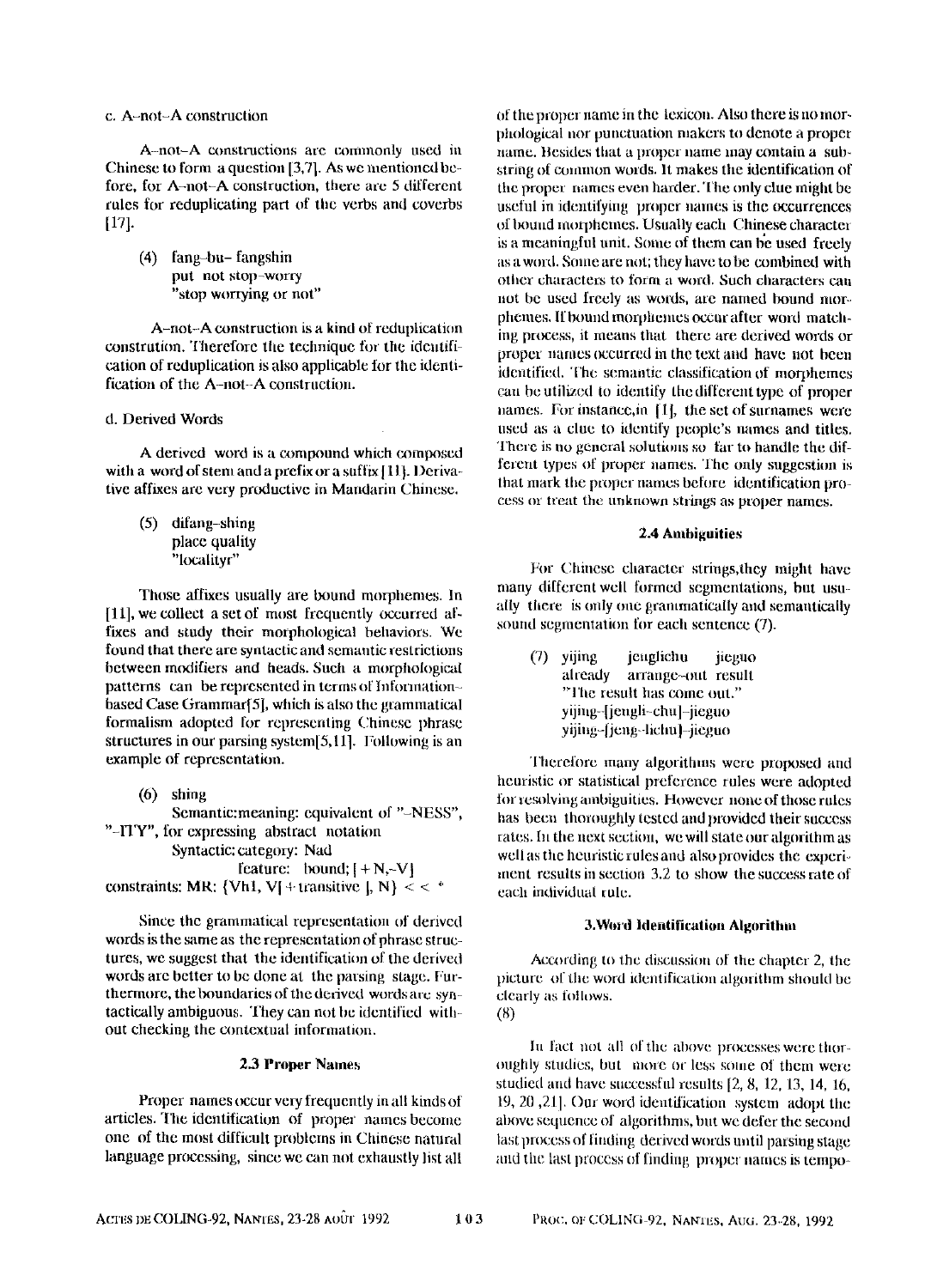

rary ignored for not having a feasible identification algorithm.

# **3.1 Matching algorithm and disambiguation rules**

The first two steps of word identification algorithm are the word matching and disambiguation. These two processes were performed in parallel. Once an ambiguous match occurs, the disambiguation process is invoked immediately. The algorithm reads the input sentences from left to right. Then match the input character string with lexemes as well as DMs rules, If an ambiguous segmentation do occur, then the matching algorithm looks ahead two more words, then apply the disambiguation rules for those three word chunks. For instance, in  $(9)$ , the first matched word could be 'wan' or 'wancheng'. Then the algorithm will look ahead to take all of the possible combinations of three word chunks, as shown in (10), into consideration.

- (9) wanchengjianding haugau complete authenticate report "complete the report about authenticating"
- (10) wan-cheng-jianding wancheng-jianding-bau wancheng-jianding-baugau

The disambiguation algorithm will select the first word of the most plausible chunk as the solution. In this case, it is the word 'wancheng'. The algorithm then proceeds to process the next word until all the input text been processed.

The most powerful and commonly used disambiguation rule is the heuristic of maximal matching [12, 13, 14, 21]. There are a few variations of the sense of maximal matching, but after we have done the experiments with each of different variations, we adopt the following maximal matching rules.

## Heuristic rule 1:

The most plausible segmentation is the three word sequence with the maximal length.

This heuristic rules achieves as high as 99.69% accuracy and 93.21% of the ambiguities were resolved by this rule. We will see the detail statistics in the next section. However there are still about 6.79% of ambiguities still can not be resolved by the maximal matching rule. Therefore we adopt the next heuristic rule.

## Heuristic rule 2:

Pick the three word chunk which has the smallest standard deviation in the word length. This is equivalent to find the chunk with the minimal value on ( L(W1)-Mean) \*\*2 + (L(W2)-Mean) \*\*2 + (L(W3)-Mean)\*\*2 ,where Wl,W2,and W3 are three words in a chunk; Mean is the average length of W1, W2, and W3; L(W) denotes the length of the word W.

Heuristic rule 2 simply says that the word length are usually evenly distributed. For instance in (11), the segmentation of (11a) has the value 0, but (11b) has value 2. Therefore according to the heuristic rule number 2, the (lla) will be the selected solution and it is the correct segmentation.

(11) yianjiou shengminchiyuan research life origin "to investigate the origin of life"

> a. [yianjiou-shengminl-chiyuan b. [yianjiousheng-min]-chiyuan

However it may happen that there are more than two chunks with the same length and variance, we need a further resolution.

Heuristic rule 3:

Pick the chunk with fewer bound morphemes.

Heuristic rule 4:

Pick the chunk with fewer characters in DMs.

That is to say the normal words get higher priority than the bound morphemes and DMs. For instances examples (12,13) were resolved by the rule 3 and 4 respectively. (12a) and (13a) are right choices.

(12) shietiau shang shoushiu jiau mafan negotiate up procedure more trouble-

some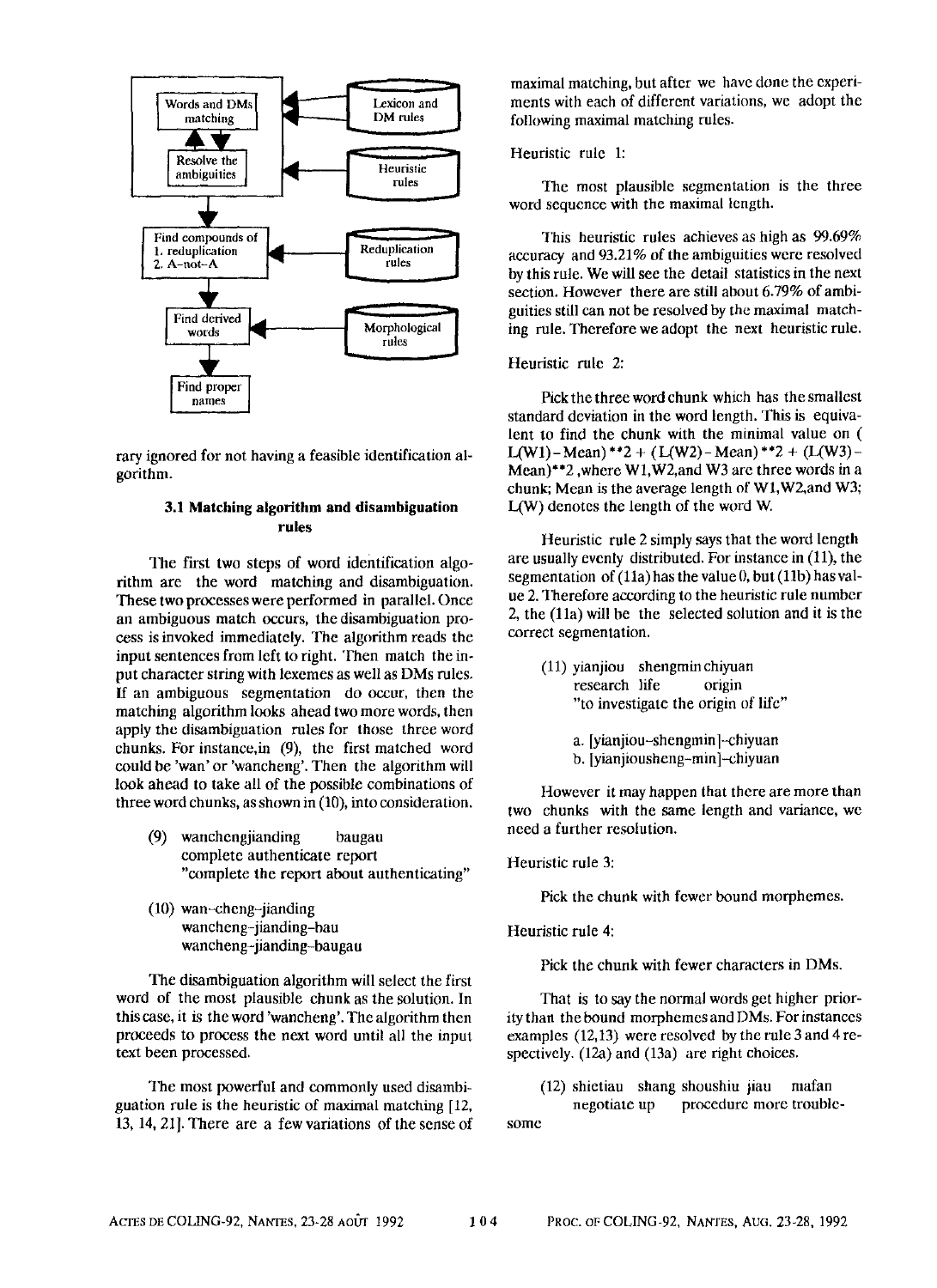"In negotiation, the process is more compli-

cated."

a. shietiau-[shang-shoushiu]-jiau-mafan b. shietiau-[shangshou-shiu]-iiau-mafan

(13) ta benren he self "he himself"

> a. ta-benren b. taben-ren

The heuristic rules 2,3,and 4 only resolve 1.71% of the ambiguities as shown in the table 2 of the next section. After we observe the remaining ambiguities we found that many ambiguities were occurred due to the occurrences of monosyllabic words. For instances, the character string in (14a) can be segmented as (14b) or (14c), but none of the above resolution rules can resolve this case.

(14) ganran de chiuanshrrenshu shieshialai infect DE real number write

down

"write down the precise number of the infected"

ganran-[de-chiuanshr]-renshu-shieshialai ganran-[dechiuan-shr]-renshu-shieshialai

If we compare the correct segmentations with the incorrect segmentations, we find out that almost all of the monosyllabic word in the correct answer are function words, such as prepositions, conjunctions, as well as a few high frequent adverbs. And that the monosyllabic words in the incorrect segmentations are lower frequency words. The set of such frequently occurred monosyllabic words are shown in appendix 1. We then have the following heuristic rule.

Heuristic rule 5:

Pick the chunk with the high frequently occurred monosyllabic words.

This rule contributes 3.46% of the success of the ambiguity resolution. The remaining unsolved ambiguities are about 1.62% of the total input words. They usually should be resolved by applying real wurld knowledge or by checking grammatical validity. However it is almost impossible to apply real world knowledge nor to check the grammatical validity at this stage, so applying Markov model is a possible solution[21]. The other solution is much simpler ,i.e. to pick the chunk with the highest accumulated frequency of words[221. It requires the frequency counts for each words only instead of word bigram or trigram which required by the Markov model.

Heuristic rule 6:

Pick the chunk with the highest probability value. The probability value of the sequence of words ' $W1W2$ W<sub>3</sub>' can be estimated by either

a) Markov model with the bigram approximation  $P = P(W0|W1)$  \*  $P(W1|W2)$  \*  $P(W2|W3)$  \* P(W3) ; or

b) Word probability accumulation  $P = P(W1) + P(W2) + P(W3)$ 

Heuristic rule 6a might not be feasible, since it requires word bigram a matrix of size in the order of 10"'10. But heuristic 6b) might not produce a satisfactory resolution. According to our experiment the success rate for  $6b$ ) is less than  $70\%$ . Therefore the other solution is to retain the ambiguities and resolve at the parsing stage,

# **3.2 Experiment Results**

We designed a word identification system to test the matchingalgorithm and the above mentioned heuristic rules. The lexicon for our system has about 90 thousands lexical entries plus unlimited amount of the DMs generated from 76 regular expressions. The 90 thousands lexemes form a word tree data structure in order to speed up the word matching [4,10].For the same reasons, DM rules are compiled first to produce a Chomsky Normal Form like parsing table. The parsing table will then he interpreted during the word matching stage[19]. Two sets of test data are randomly selected from a Chinese corpus of 20 million characters. We summarize the testing result in Table 1. Table 2 shows the success rates and applied rates for each heuristic rule.

The recall rate and recognition rate in the above table are defined as follows. Let

 $N1 =$  the number of words in the input text.

 $N2$  = the number of words segmented by the system for the input text.

N3 = the number of words were correctly identified. Then the recall rate is defined to be N3/N1 and the precision rate is N3/N2. The definition of the other statistical result are obviously followed the convention.The above testing algorithm do not include the process of handling derived words. Therefore the above statistics do not count the mistakes occurred due to the existence of derived words, or proper names.

We can sec that the maximal matching algorithm is the most effective heuristics. There are 10311 number of ambiguities out of 17404 occurrences of the seg-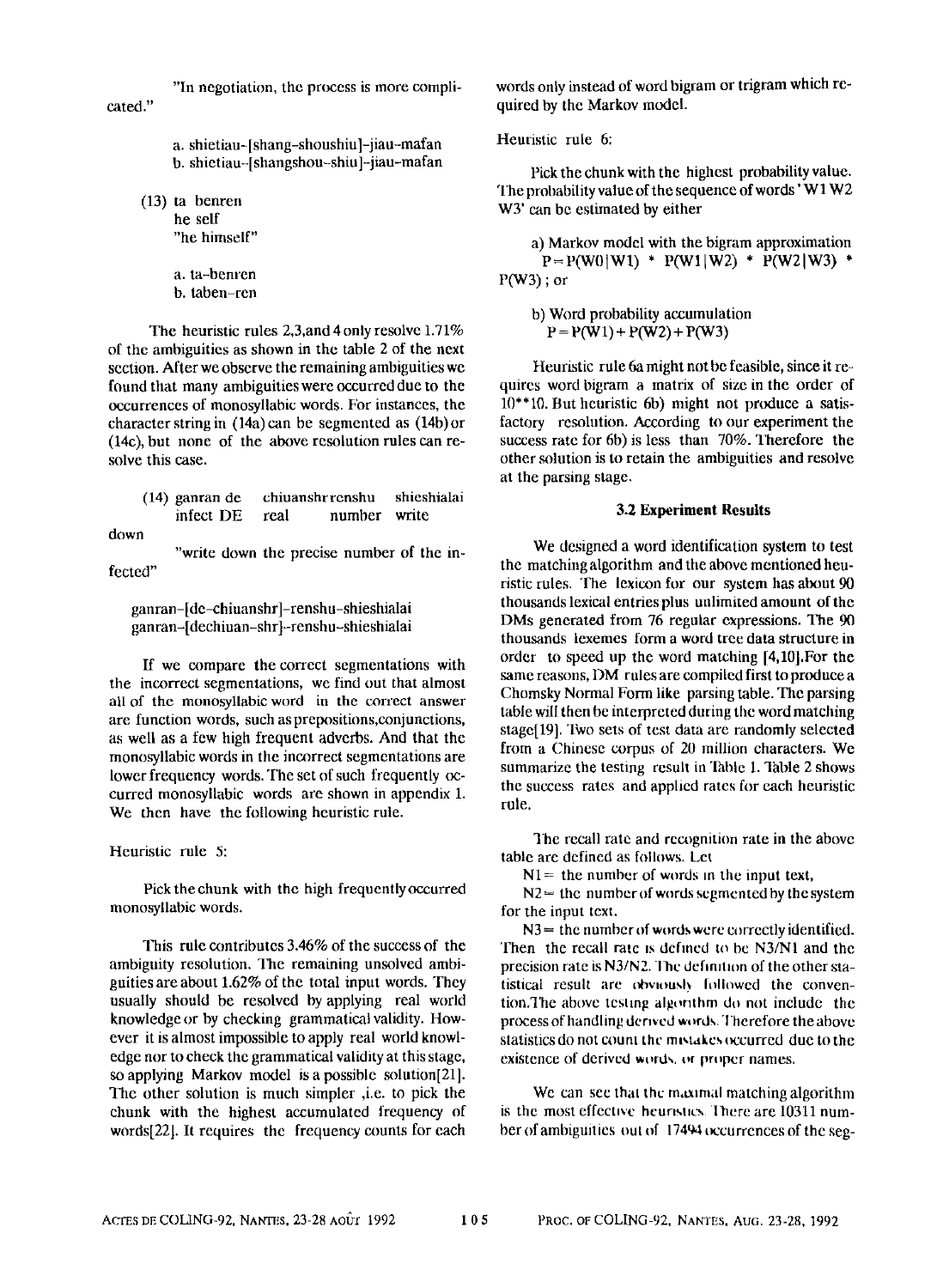mentations. It counts 58.94% of the total segmentations and 93.21% of ambiguities were resolved by this heuristics.

## **4.Discussions and Concluding Remarks**

From the statistical results shown in table 2, it is clear that the maximal matching algorithm is the most useful heuristic method. Most of the mistakes caused by this heuristic are due to the occurrences of the words which are composed by two subwords. Those words are needed to have further investigations. If we want to further improve our system's performance, it seems that employing lexically dependent rules is unavoidable.

The errors caused by the heuristic rule 2are due to the cases of a three character word followed by a monosyllabic word and which can he divided into two hisyllabic words, for instance (15).

- (15) tzai shia san jou at down three week "in the following three week"
	- [tzai-shiasanjou] [tzaishia-sanjou]

Such mistakes can be avoided by giving the second bisyllabic words a lexically dependent marker which denotes that a low priority is given to this word when the heuristic rule 2 is applied.

| Sample 1 | Sample 2 | Total  |  |  |
|----------|----------|--------|--|--|
| 833      | 1968     | 2801   |  |  |
| 8455     | 20879    | 29334  |  |  |
| 5085     | 12409    | 17494  |  |  |
| 5076     | 12399    | 17475  |  |  |
| 5064     | 12370    | 17434  |  |  |
| 99.58%   | 99.69%   | 99.66% |  |  |
| 99.76%   | 99.77%   | 99.77% |  |  |
|          |          |        |  |  |

Table 1. Testing results

Table 2. The success rates of the heuristic rules

|                     | Sample 1             |                           |              | Sample 2             |              |              | Total              |                          |              |
|---------------------|----------------------|---------------------------|--------------|----------------------|--------------|--------------|--------------------|--------------------------|--------------|
|                     | # of identifications | <b><i>f</i></b> of errors | success rate | # of identifications | of errors    | success rate | of identifications | # of crons               | success rate |
| Heuristid<br>Rule 1 | 2875                 | 13                        | 99.55%       | 6938                 | 17           | 99.75%       | 9813               | 30                       | 99.69%       |
| Heuristid<br>Rule 2 | 36                   | 4                         | 88.89%       | 74                   | 3            | 95.95%       | 110                | $\overline{\phantom{a}}$ | 93.64%       |
| Heuristid<br>Rule 3 | 0                    | $\bf{0}$                  | 100%         | 5                    | $\mathbf{0}$ | 100%         | 5                  | 0                        | 100%         |
| Heuristic<br>Rule 4 | 18                   | $\bf{0}$                  | 100%         | 32                   | $\mathbf{1}$ | 96.86%       | 50                 | 1                        | 98.00%       |
| Heuristid<br>Fulc 5 | 104                  | $\overline{\mathbf{z}}$   | 98.08%       | 238                  | 12           | 94.96%       | 342                | 14                       | 95.90%       |
| Heuristid<br>Rule 6 | 48                   | 15                        | 68.75%       | 109                  | 36           | 66,97%       | 157                | 51                       | 67.52%       |